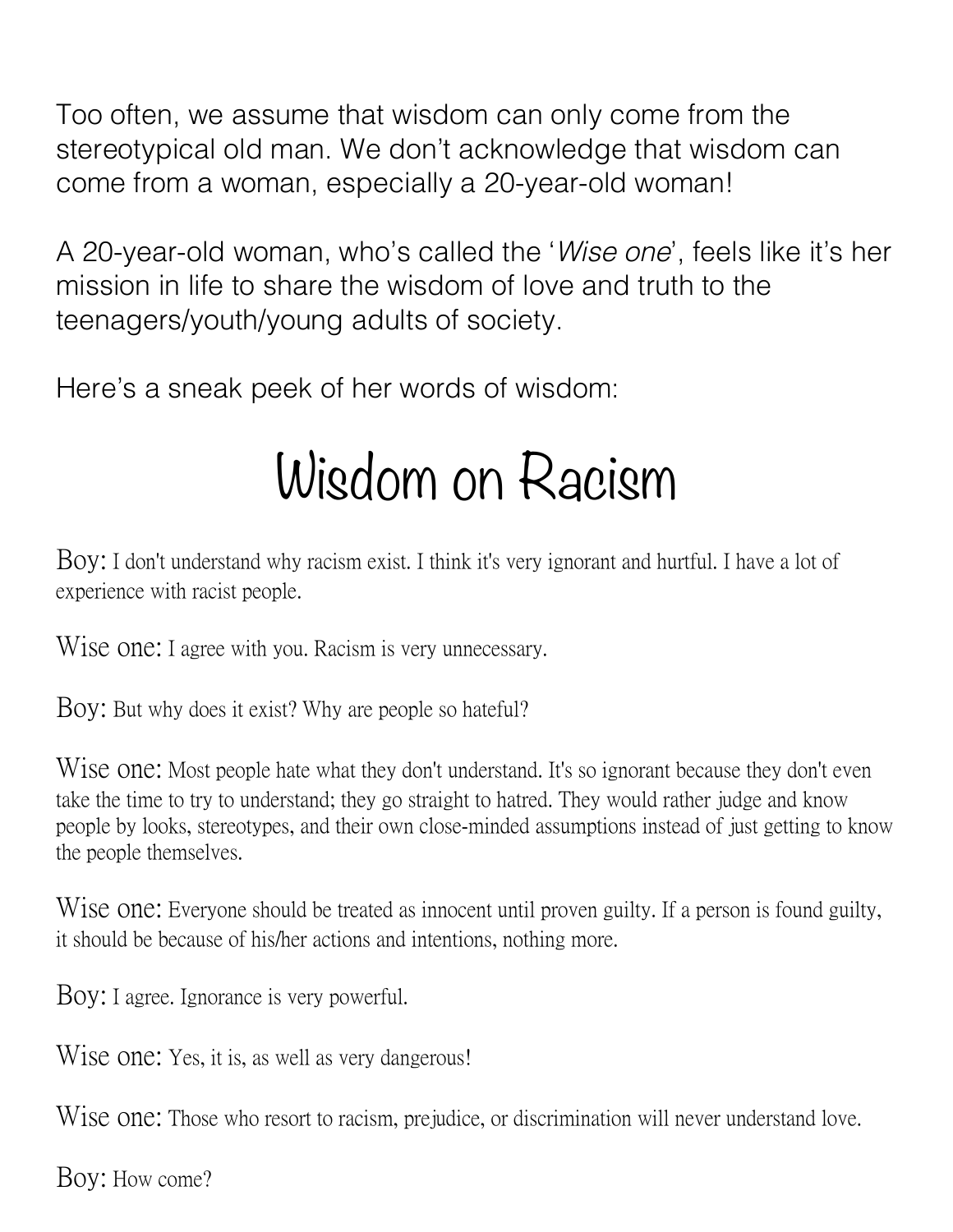Wise one: Because no matter if people are black, white, straight, gay, male, female, etc., unity is key. Why? Because everyone deserves to have respect, empathy, compassion, and acceptance. Love demands it, since love is unconditional.

# Wisdom on Forgiveness

Girl; My dad beats my mom a lot and my mom always says that she forgives him because she loves him. Does she really love him?

Wise one: Do you think that's how love is supposed to be?

Girl: I don't think so.

Wise one: Why do you think she says that she loves him?

Girl: Maybe because she hopes that he will change.

Wise one: Is it love when you have to wait for the person you are in a relationship with to change in order for you to be happy?

Girl: No, but why can't my mom see that? I guess she believes that love means to always forgive him.

Wise one: That might be the case, but don't get confused on what forgiveness is. Forgiveness is a virtue of love and love doesn't enable bad behavior. Yes, you are supposed to forgive someone who hurts you, but in a relationship, forgiveness isn't just expected to be given. It's also expected to be received.

Girl: What do you mean?

Wise one: When you forgive someone, that person would want to be forgiven and to prove that desire, that person would apologize as well as vow to never hurt you again.

Wise one: If your dad keeps beating your mom, then obviously he doesn't want to be forgiven and if he doesn't want to be forgiven, then she can't possibly love him. He's basically admitting to her that he won't change and if he doesn't want to change, then that means he never apologized or made a vow.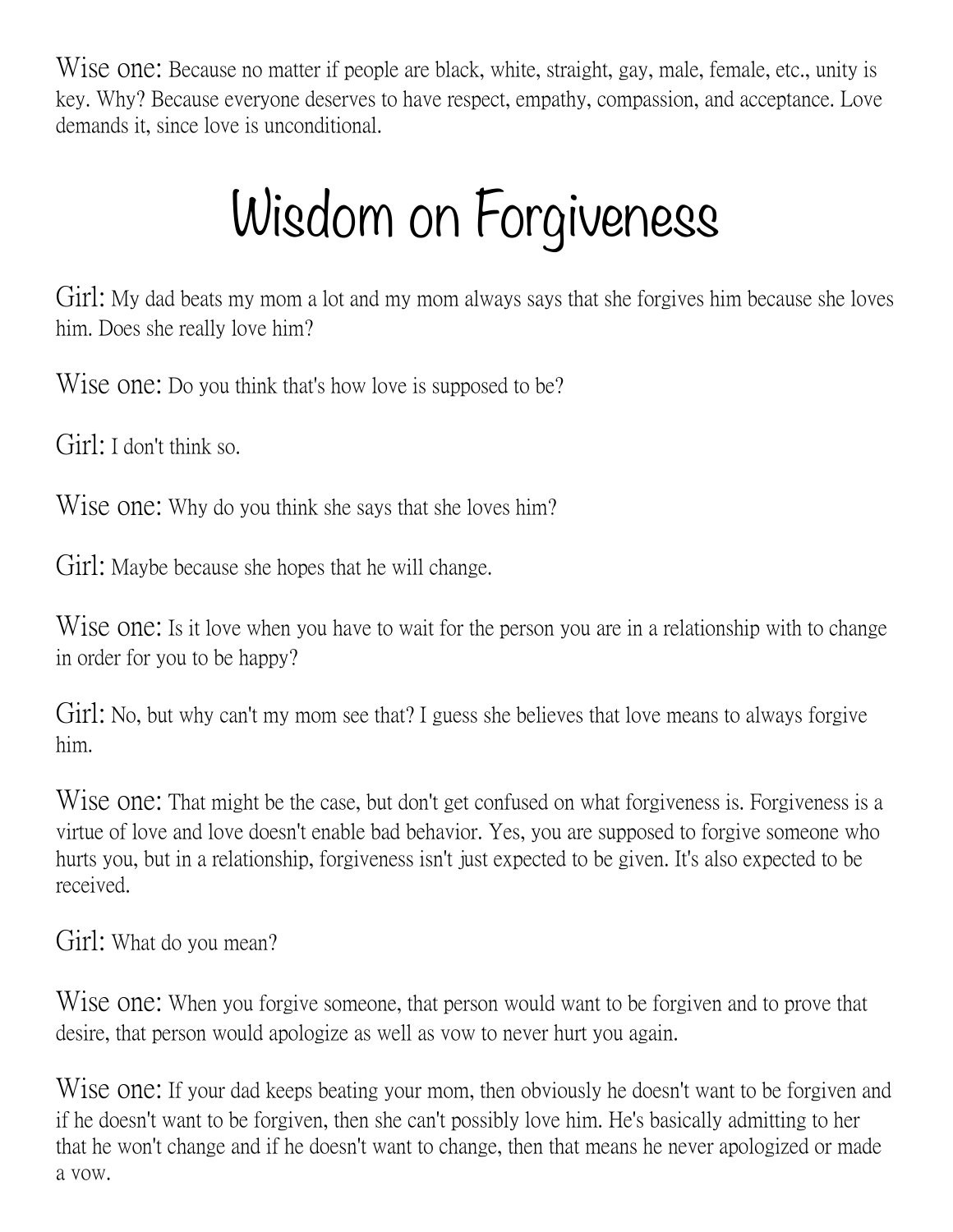Girl: What do you think my mom should do?

Wise one: Your mom needs to understand that forgiveness doesn't mean letting your dad do whatever he wants to her. It means to expect him to treat her better and if he refuses to treat her better, then she should leave him, not out of hatred for him, but out of respect for herself.

Wise one: Forgiveness is given for the chance to do better, not to remain the same. Your mom, just like most people, don't realize that there's a big difference between the false love that we create and the genuine love that we deserve.

### Wisdom on sex

Girl: What are your thoughts on sex? Do you think it's alright to have sex with anyone or only with the person you are in love with?

Wise one: Sex is only meant to be pursued in marriage, or in other words, when a couple decides to certify their love for each other.

Girl; Don't you think that's a bit much? I don't think most people will wait until marriage to have sex.

Wise one: Of course they won't. That's why sex is one of the worst negative influences which caused this corrupted society. Most people who have sex before marriage are corrupted by sex because they can't separate physical pleasure from love. That's the reason why I'm still a virgin.

Girl: But how can you speak on it? You are a virgin, so you can't really understand why people are corrupted by it. I mean, sex is one of the greatest pleasures!

Wise one: That's why I choose to be a virgin. People hear of the great pleasure that sex offers, but yet still try it, and then (in a way) get addicted to it. You can't get addicted to what you haven't tried. I already know what to expect and it's something that I don't need right now.

Girl: So basically, you are scared to have sex?

Wise one: If someone asked you to skydive without a parachute, would you say no because you are scared? I'm not scared. It's just common sense.

Wise one: I don't have sex because I choose not to. I choose to wait till marriage.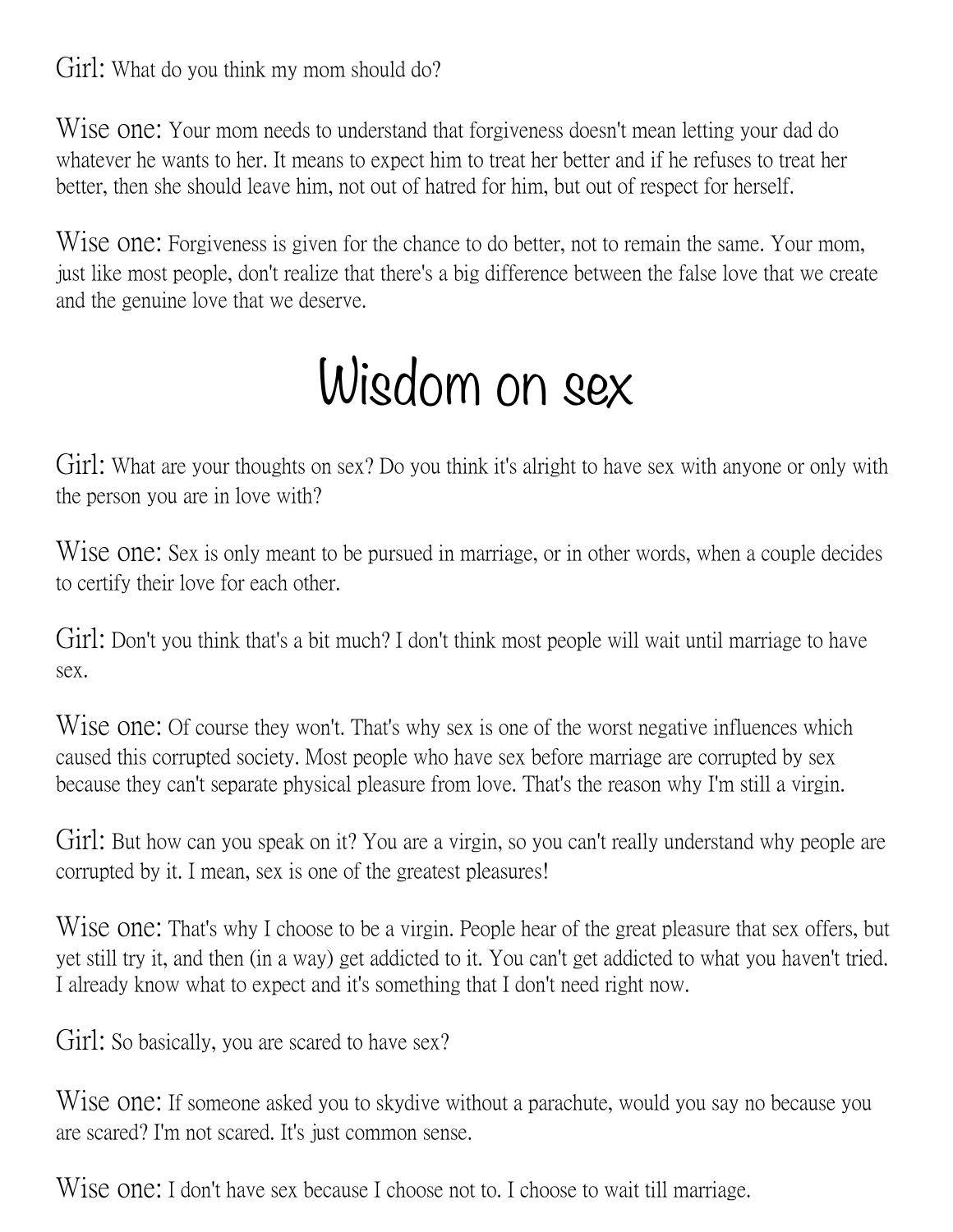Girl: Well, you have no idea what you're missing!

Wise one: The thing is that I do know what I'm missing and I'm more than happy to wait. Don't you see? Most people say they have sex because of love, but yet can't wait for marriage to have sex when they're supposedly in love? Aren't there more ways to express your love to someone other than sex?

Wise one: Think about it. Physically, a girl can have sex with any guy, yet can only give her heart to that special one. Sex is only for that special one because it is the greatest pleasure and you want to give that special one the greatest of what you have. Most people have sex before marriage because they have no idea of the harmony between love, sex, and marriage.

Girl; What if couples have true love? Are they wrong for having sex?

Wise one: True love could never be a reason for sex before marriage. To be honest, true love is one of the greatest reasons to avoid sex before marriage.

# Wisdom on Bullying

Boy: It's sad to hear that so many teens who commit suicide or who participates in school shootings. Bullying influences both actions. I understand that bulling is very painful and in a way torture, but why would teens resort to those types of actions?

Wise one: Because of negativity, there are people who would kill or self-destruct when they feel like they have lost everything.

Boy: But they didn't lose everything. In that moment, it might feel that way, but if they just gave it some time, they will see a better future. Teens just need to learn how to stay strong in bad circumstances.

Wise one: There are so many negative influences in society. To still stay strong means that you are one of the very few who have the power to overcome.

Boy: I guess most teens don't have this power then.

W<sub>18</sub> One: All teenagers have this power! The problem is that most teenagers don't take the time to awaken it.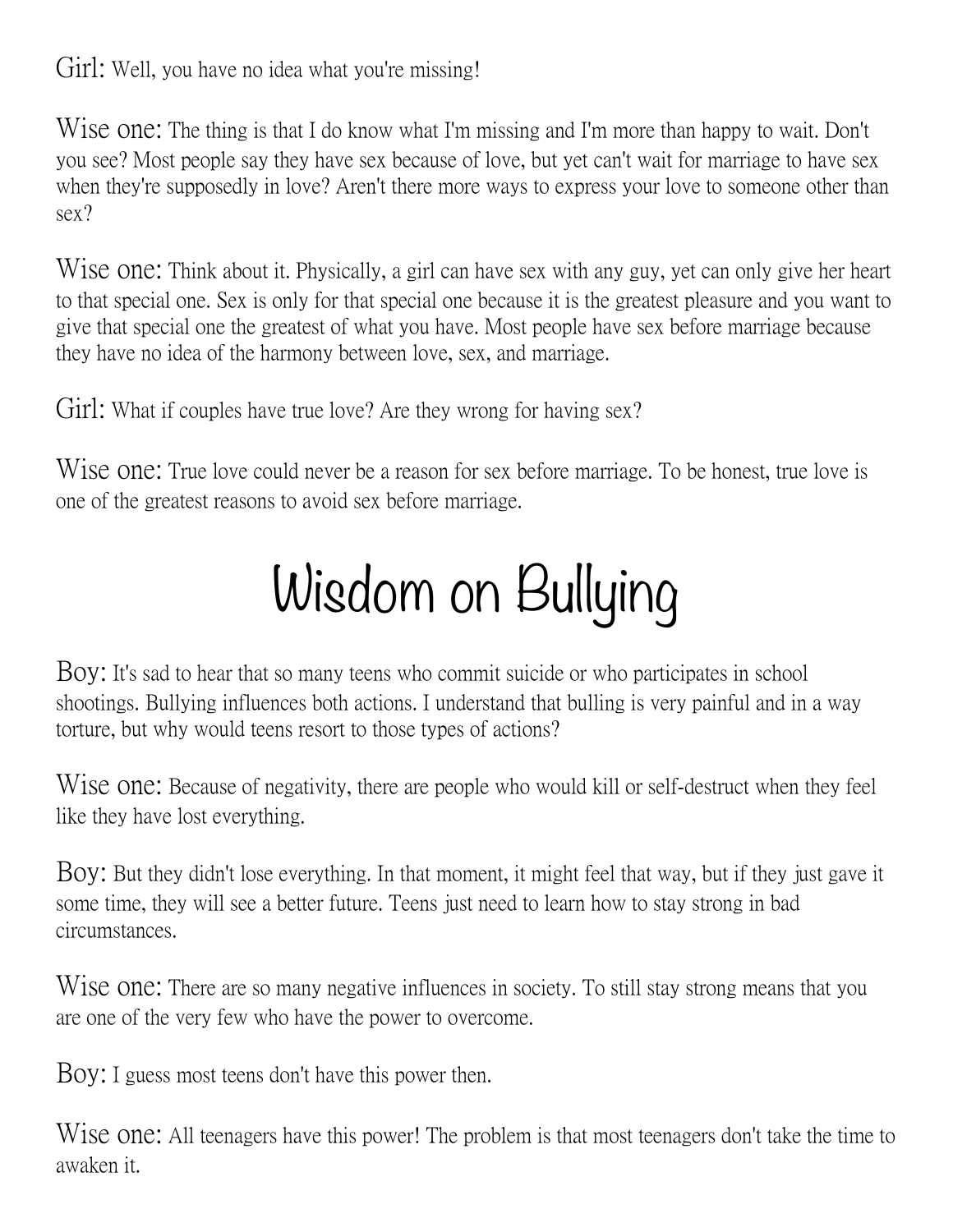Boy: Why don't they?

Wise one: Because they don't know that they have it.

#### Wisdom on God

Girl: I don't believe in God because there's so much evil and corruption in the world. So much hate, murder, rape, war, violence, etc. How can a All-Powerful Being allow the world to be like this?

Wise one: I am not going to say I know the exact answer because I don't. However, I can come up with an answer that's based on love and truth.

Girl: And what answer is that?

Wise one: Where there is freedom, there is light and where there is light, there is darkness.

Girl: What does that mean?

Wise one: Let me ask you this: Would you want to force people to love you?

Girl: Heck no.

Wise one: Why?

Girl: Because their love wouldn't be genuine.

Wise one: Why wouldn't it be?

Girl: Because they had no choice.

Wise one: Exactly. The authenticity of love is through our ability to choose, but keep in mind that if we have a choice to love, then that also means we have a choice not to love.

Wise one: Do you think that all the hate, murder, rape, war, violence, etc., are done by people who aren't able to choose love?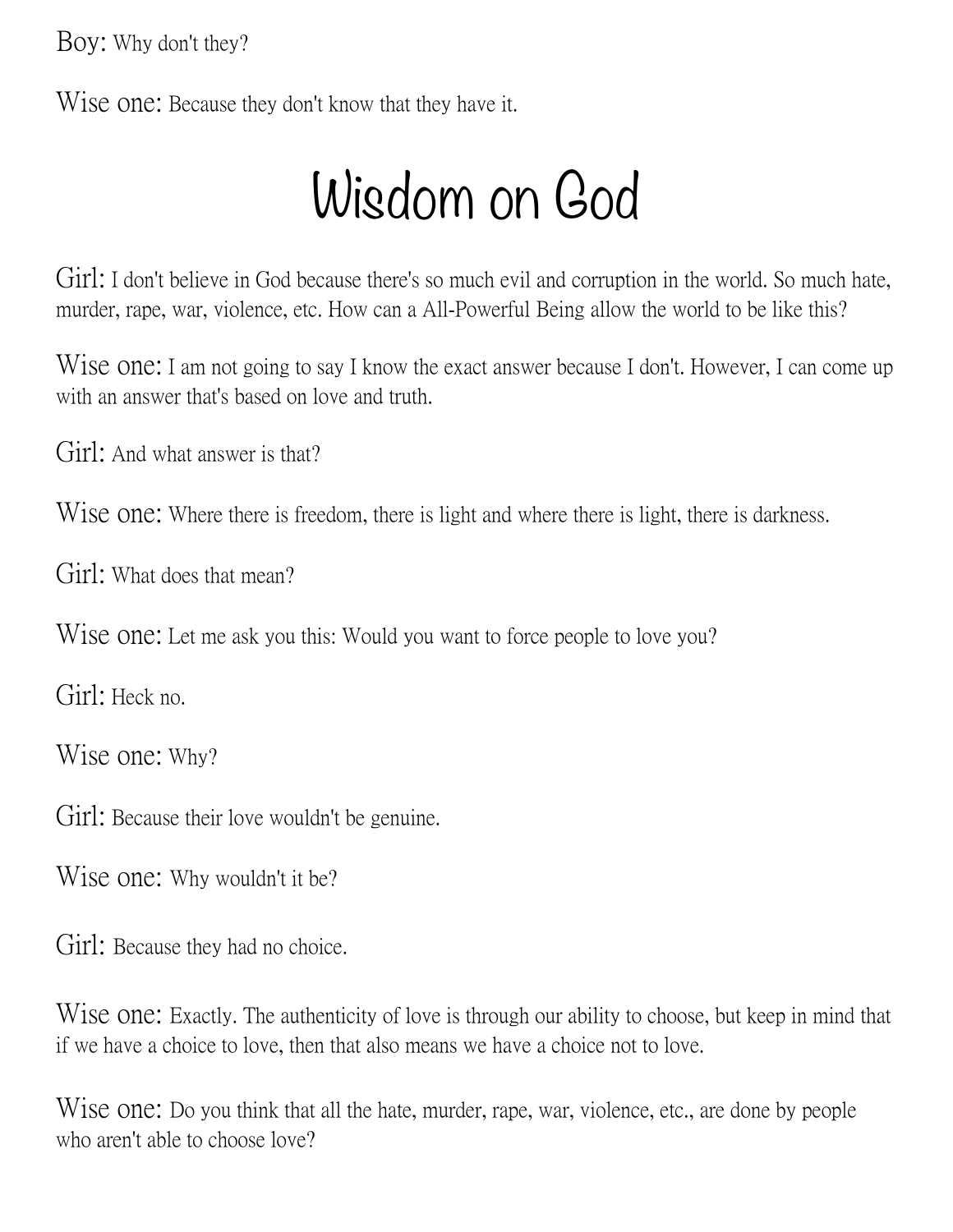Girl: No. They have a choice.

Wise one: Is it God's fault for them not choosing to love?

Girl: Obviously not, but why doesn't He do anything about it?

Wise one: Is it possible to make people choose love without forcing them to?

Wise one: Understand that God gave us freedom in order to choose love, but we live in a world where most people abuse their freedom by choosing to do whatever they want. Most people don't realize that there is no freedom without discipline and without discipline, there is no love.

Girl: It really sucks how the world is.

Wise one: I agree, but if you believe that this world is supposed to be perfect, then I know the *real* reason why you don't believe in God.

Girl: And why is that?

Wise one: Because you don't know who God is.

### Wisdom on Redemption

Girl: I think I'm the worst person ever. I have slept with multiple guys, I have drinking and smoking problems, and I don't have any friends because no one can trust me. I don't think I deserve to live.

Wise one: I am sorry to hear this, but I have a question for you. There was a marathon full of runners. The marathon was 26 miles long. Towards the beginning of the marathon, there was a guy who ran about 1 mile. While he was running, he suddenly trips and falls to the ground. He becomes upset and wants to quit because he thinks that he will never catch up. Here is my question. Just because the guy fell, should he quit the race?

Girl; No. He still has a long way to go before he finishes. He can still catch up.

Wise one: Exactly.